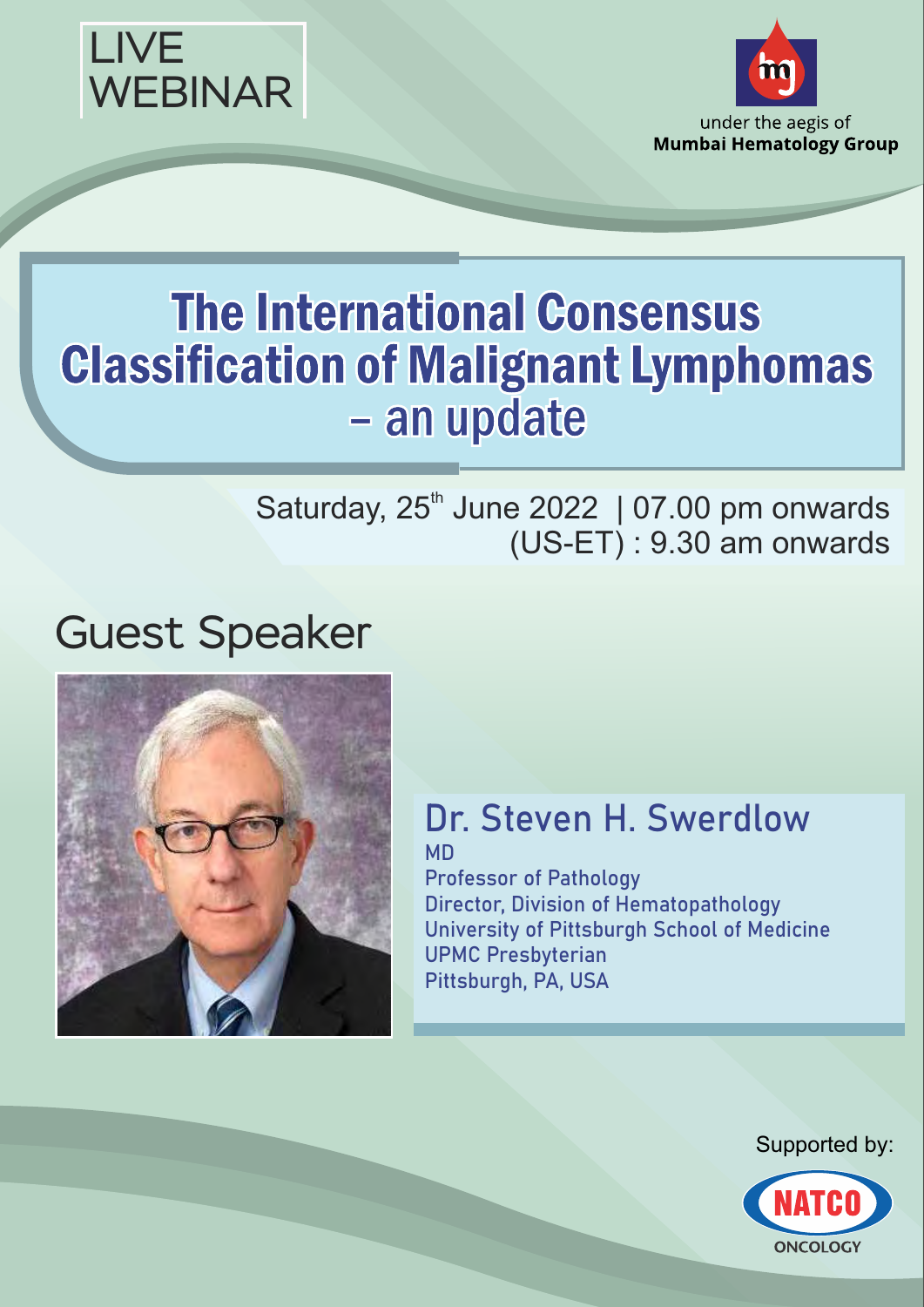



#### Dr. Steven H. Swerdlow Pittsburgh, PA, USA

- He is Professor of Pathology and Director of the Division of Hematopathology at the University of Pittsburgh School of Medicine, Pittsburgh, PA, USA.
- He received his BA from Brandeis University, MD from Harvard Medical School, Residency training in Pathology at Beth Israel Hospital in Boston, and Fellowship training in Hematopathology at Vanderbilt University Medical Center and at St. Bartholomew's Hospital, London.
- He has published more than 200 original articles in his area of research, was the lead editor of the last 2 WHO Classification of Tumors of Haematopoietic and Lymphoid Tissues Blue Books, co-edited Pediatric Hematopathology and wrote Biopsy Interpretation of Lymph Nodes. In addition, he has written numerous chapters and invited reviews in hematopathology and given invited lectures around the world.
- $\blacksquare$  He is the past-President of the Society for Hematopathology, serves on the editorial board of two major pathology journals, is past-President of The American Board of Pathology and is on the steering committee for the International Consensus Conference for revision of our current lymphoma classification.
- He received the inaugural Berard-Dorfman Founders award for a senior hematopathologist from the Society for Hematopathology and the Harvey Goldman Master Teacher of the Year award from the USCAP.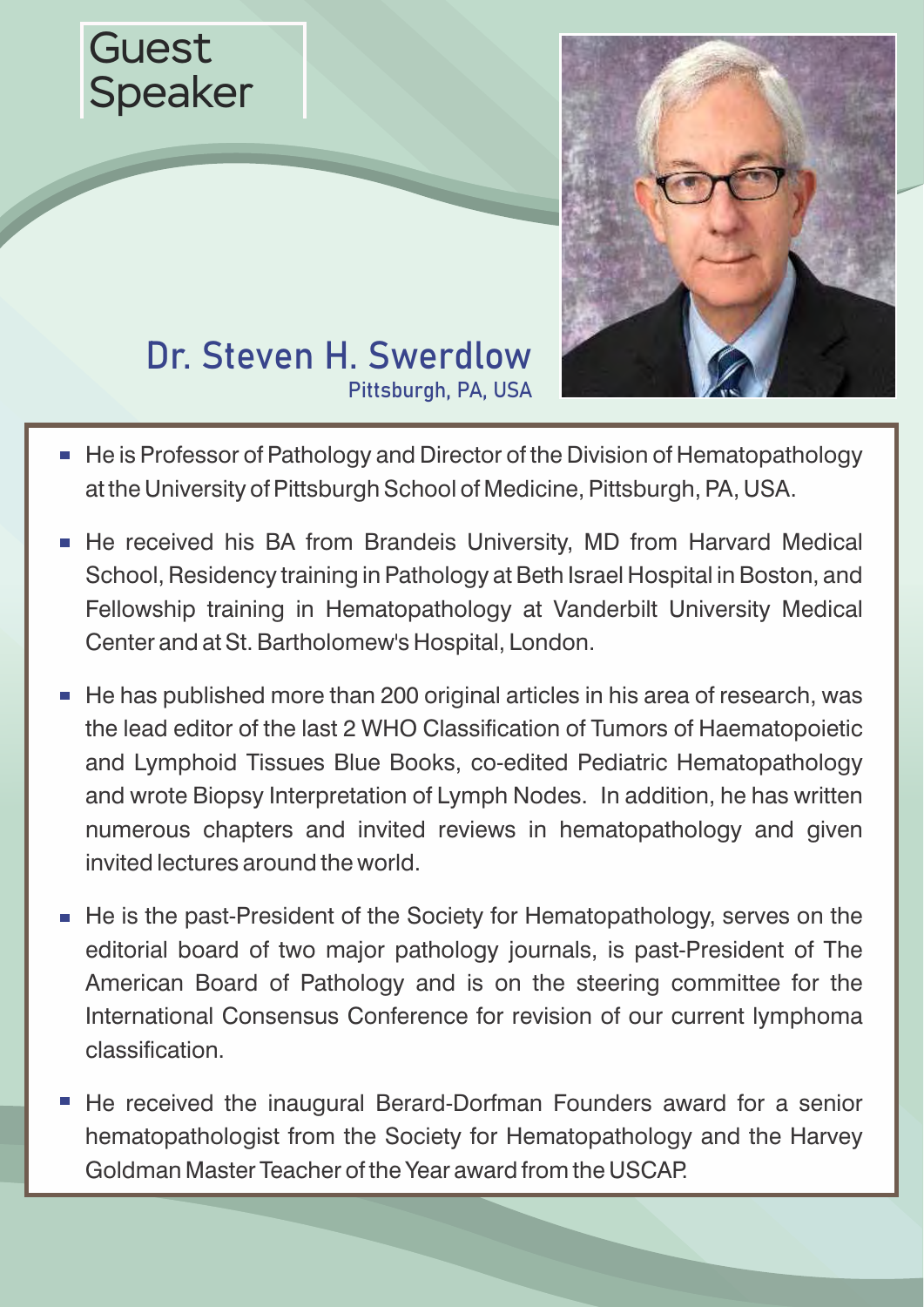#### **Scientific** Agenda

#### **Welcome note and introduction of guest speaker**

Dr. M. B. Agarwal, Mumbai

#### **Guest lecture:**

Subject: The International Consensus Classification of Malignant Lymphomas – an update Speaker: Dr. Steven Swerdlow, USA

#### **Q & A based interactive session with Indian faculty**

| Moderator:   | Dr. M. B. Agarwal, Mumbai         |
|--------------|-----------------------------------|
| Discussants: | Dr. Tanuja Shet, Mumbai           |
|              | Dr. Amanjit Bal, Chandigarh       |
|              | Dr. Sumeet Gujral, Mumbai         |
|              | Dr. Epari Sridhar, Mumbai         |
|              | Dr. Sandeep Sheth, Ahmedabad      |
|              | Dr. Jay Mehta, Mumbai             |
|              | Dr. Akhila L, Bengaluru           |
|              | Dr. Tara Roshni Paul, Hyderabad   |
|              | Dr. Shashi Bansal, Jaipur         |
|              | Dr. Jyoti Sawhney, Ahmedabad      |
|              | Dr. Udayan Kachchhi, Vadodara     |
|              | Dr. Ankur Ahuja, Delhi            |
|              | Dr. Sindhura Lakshmi K L, Manipal |
|              | Dr. Amrita Saraf, Delhi           |
|              | Dr. Debdeep Dey, Kolkata          |
|              | Dr. Parimal Sarda, Ahmedabad      |
|              | Dr. Zameer Lateef, Kolkata        |

**Vote of thanks:** Dr. M. B. Agarwal, Mumbai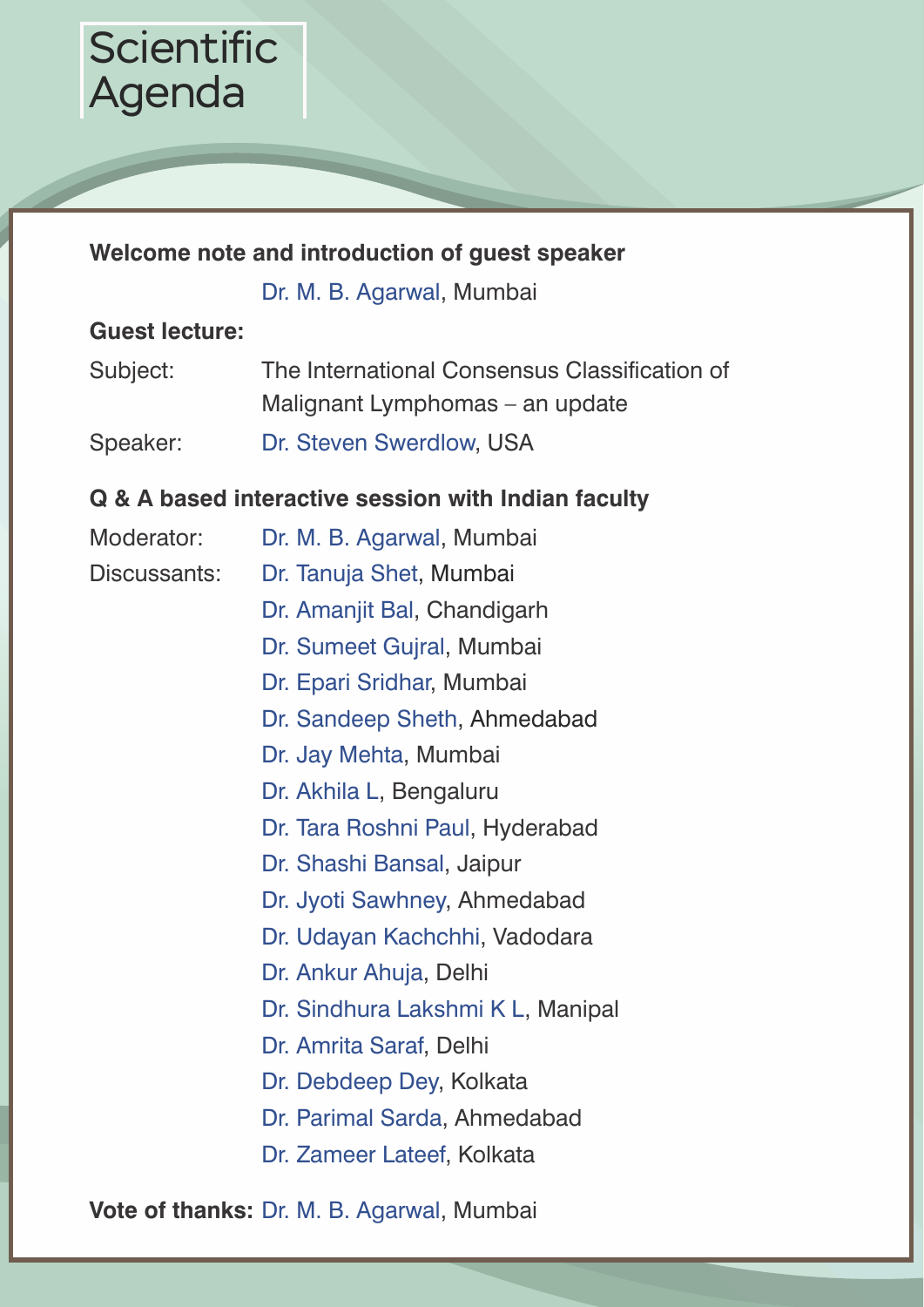

**Dr. Tanuja Shet** Professor Department of Pathology Tata Memorial Hospital Parel Mumbai



**Dr. Amanjit Bal** Professor Dept of Histopathology Post-Graduate Institute of Medical Education and Research, Chandigarh Masters Molecular Pathology & Genomics from Barts Cancer Institute, London



D**r. Sumeet Gujral** Professor Department of Pathology Tata Memorial Hospital Parel, Mumbai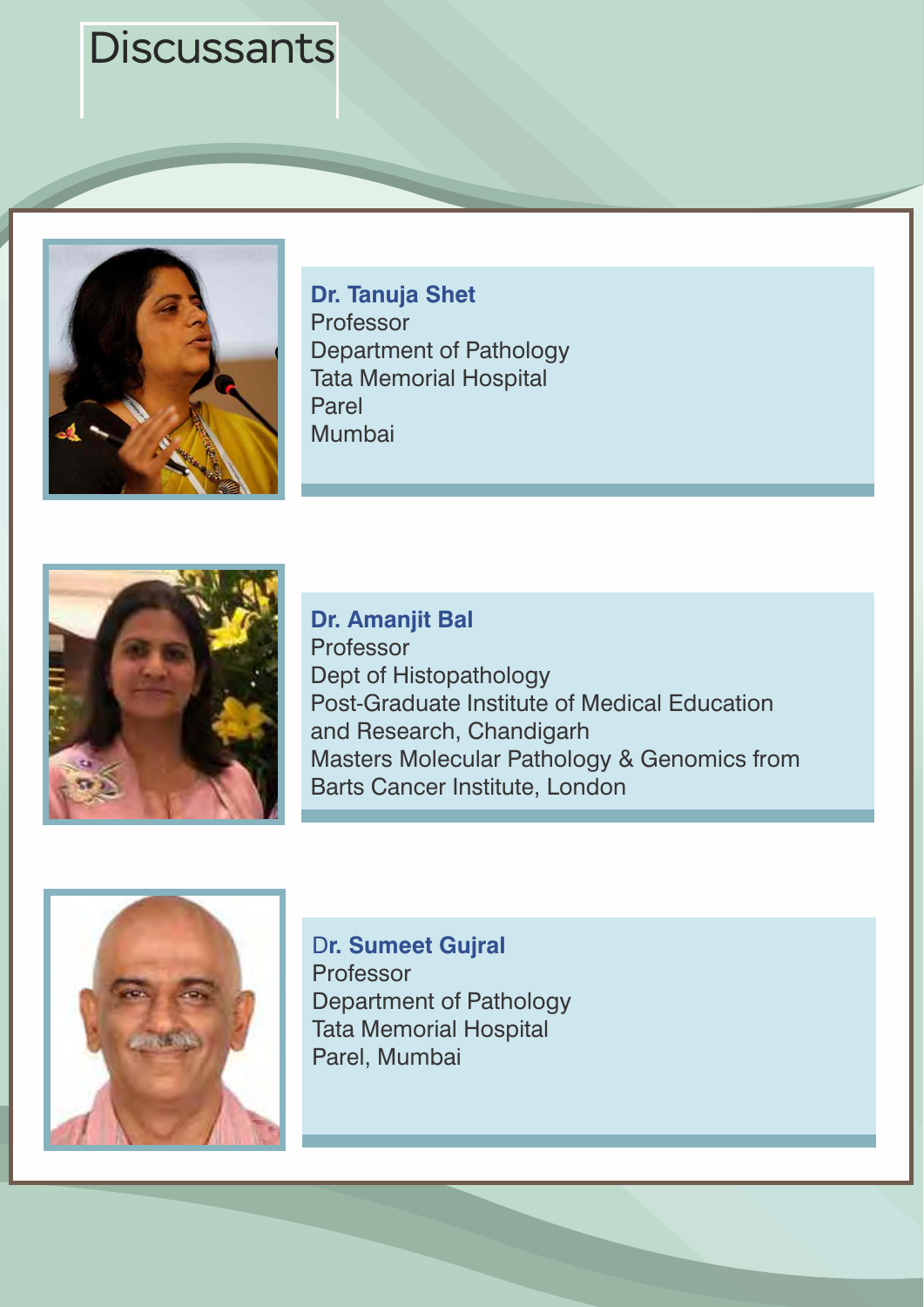

**Dr. Sridhar Epari**  Professor Dept of Pathology Tata Memorial Hospital & ACTREC Mumbai



**Dr. Sandeep B Sheth** MD Consultant Surgical and Hematopathologist Zydus Hospital Ahmedabad



**Dr. Jay Mehta** Surgical pathologist, Oncopathology Centre for Oncopathology (Supported by Tata Trust) Wadala, Mumbai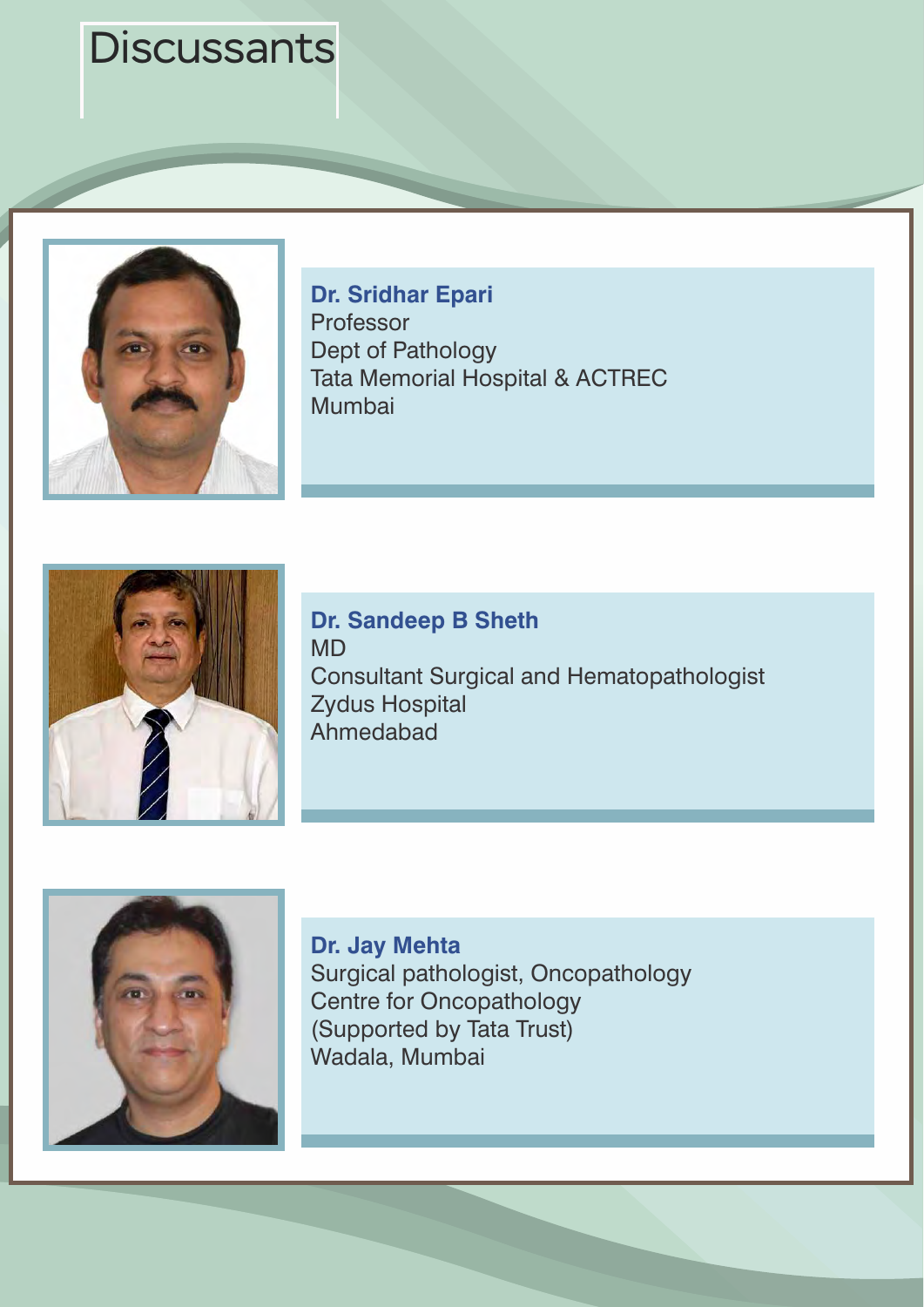

**Dr. Akhila L** MBBS, MD, DNB Consultant and Head Department of Histopathology Mazumdar Shaw Medical Center Narayana Hrudayalaya Health City Bengaluru



**Dr. Tara Roshni Paul** Professor & Head Department of Pathology Nizam's Institute of Medical Sciences Hyderabad



**Dr. Shashi Bansal**  Senior Consultant Haematopathology Bhagwan Mahaveer Cancer Hospital & Research Center Jaipur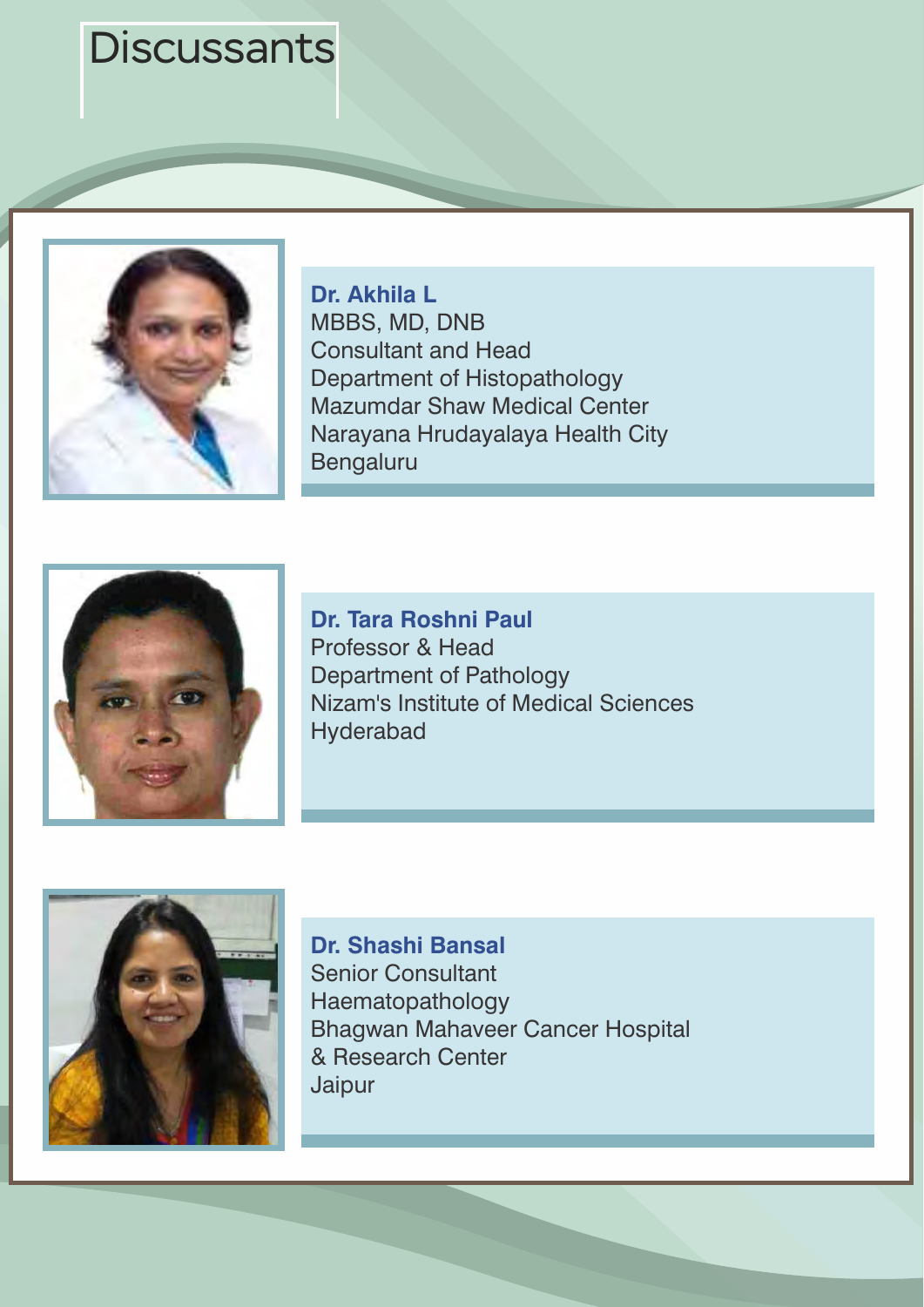

**Dr. Jyoti Sawhney**  Hematopathologist A/Professor in OncoPathology **GCRI** Ahmedabad



**Dr. Udayan Kachchhi** Pathologist Dr Udayan's Laboratory Vadodara Gujarat



**Dr. Ankur Ahuja** MD (Path), DM (Hematopathology) A/Professor Dept of Lab & Molecular medicine Army Hospital (R & R) Delhi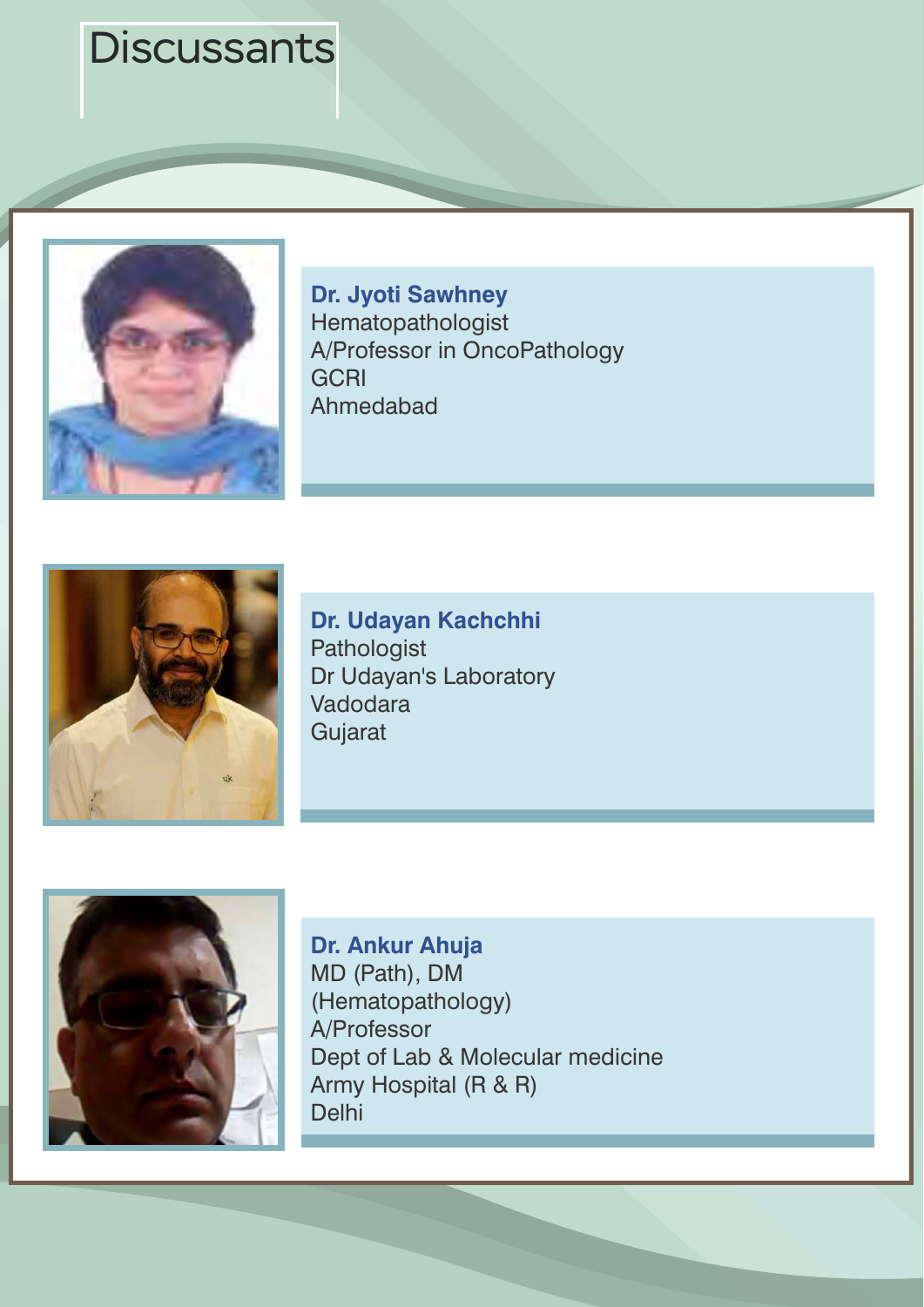

**Dr. Sindhura Lakshmi K L** Associate Professor Dept of Pathology Staff Pathologist Hematology and Clinical Pathology Kasturba Medical College & Hospital Manipal Academy of Higher Education, Manipal



**Dr. Amrita Saraf** Senior Consultant Department of Hematology Sir Ganga Ram Hospital Delhi



**Dr. Debdeep Dey Consultant** Department of Pathology Tata Medical Centre Kolkata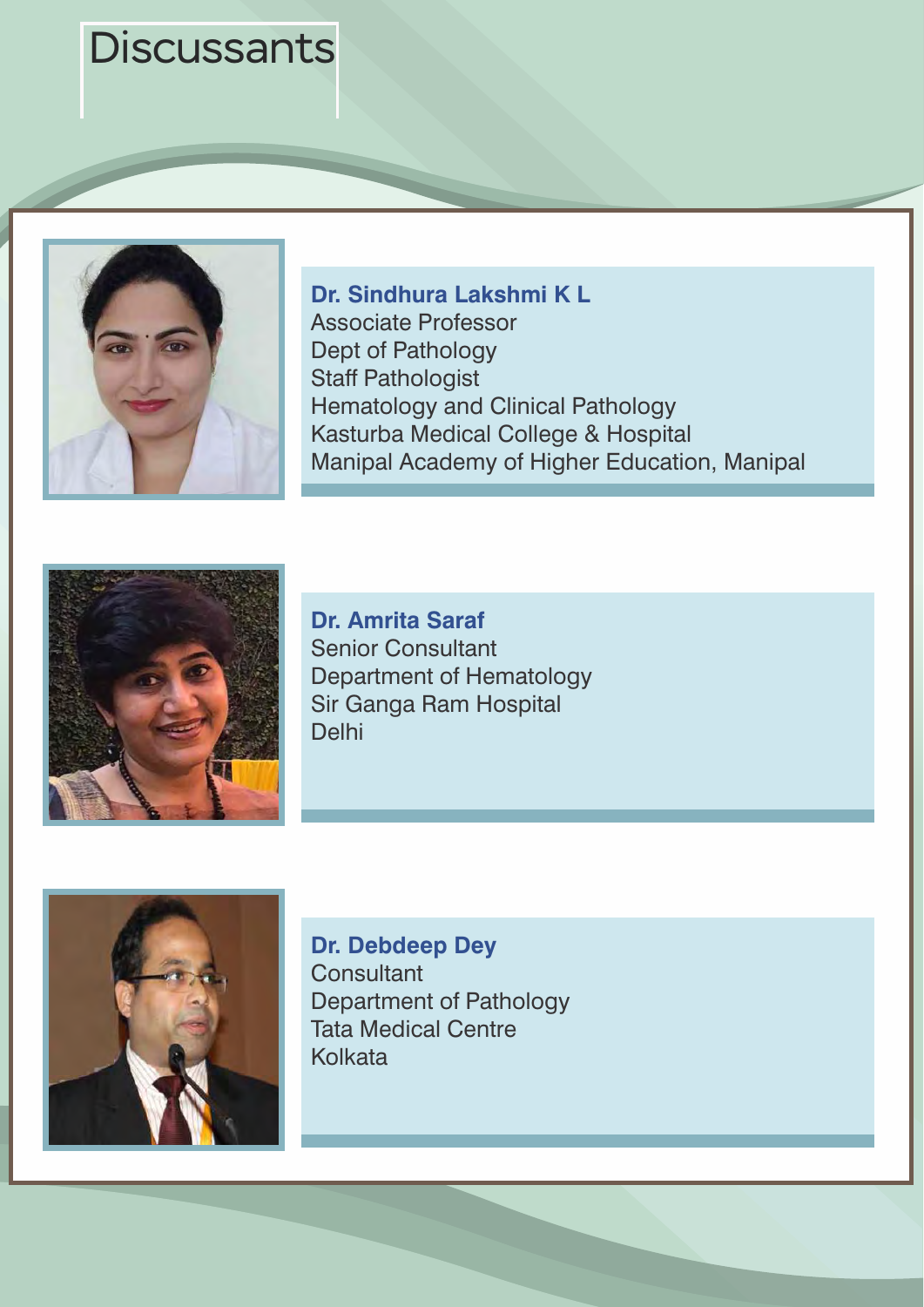

**Dr. Parimal Sarda**  MD (Path), PDFHP (CMC Vellore) Consultant Hematopathologist Vedanta Hemato Oncology clinic (HOC) Ahmedabad



**Dr. Zameer Lateef** Consultant Histopathologist Tata Medical Center Kolkata